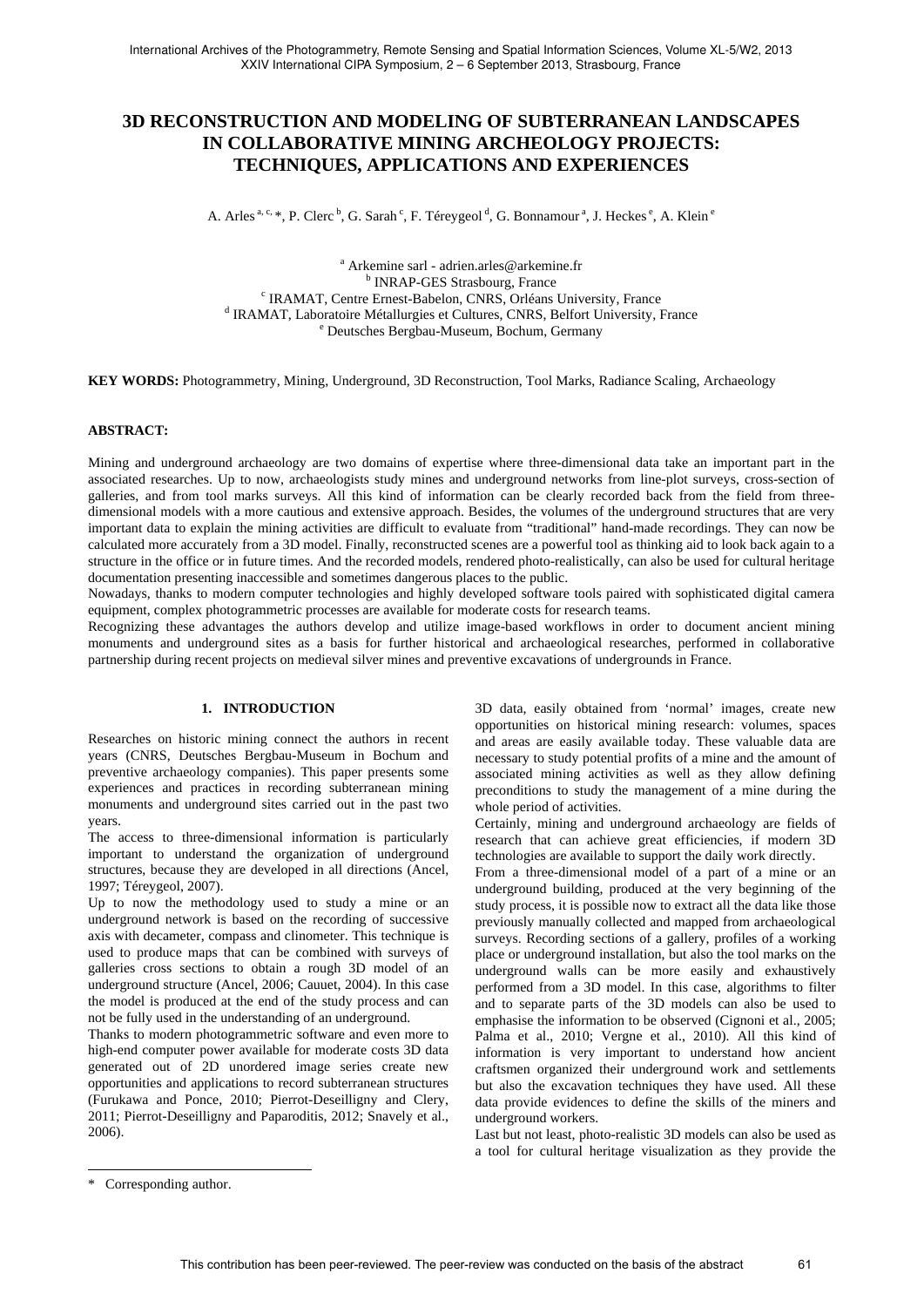opportunity to present to the public historical places usually difficult and quite dangerous to access.

Finally, risk and problems should not be suppressed. The environmental conditions in the underground, in historical mining areas in particular, are not comfortable and special security equipment and procedures are required. Generally, an ancient mine in Europe is always too narrow, too dirty, too wet, too dark and often too cold as well the equipment is claimed strongly and is subject to high wear. Then the photogrammetric technique has also been chosen because it requires gear that can be brought in such particular environment.

#### **2. EQUIPMENT AND SOFTWARE**

During our test two DSLR system cameras have been used, a Nikon D3 with lens Nikkor AFD 18 mm and Nikon SB900 flash and a Canon 5D with Canon lens EF 17-35mm f/2.8L and Canon 430exII flash. The flash units are either attached to the hot shoe on top of the camera body or they are mounted on a slider very close and parallel to the lens. This setting provides almost completely homogeneous illumination with minimal shadows from the lens point of view.

Both cameras have full-frame sensors with relatively large pixel sizes allowing to record images with less noise in low light surroundings. The high resolution of the sensors combined with the use of wide angle lens reduce the number of images needed to cover an object, a quite significant advantage to document small and narrow mining galleries…

The shooting parameters (speed, aperture, iso, flash power) depend on the places studied (small or big). In fact, they are setup to maximize the depth of field (small aperture) and the sharpness (aperture not too small) without producing too much noise on photos (iso not too high). The power of the flash is automatically controlled in TTL mode. We also have decided to shoot raw pictures with an over exposition of 2ev. On a first hand, we have good exposition on areas that would be underexposed without the +2ev exposition and on another hand the areas that are too much overexposed after our shooting are corrected during the conversion of raw files into tiff ones. Finally, it increases the amount of information recorded.

Generally, transferable information for the best camera, lens and flash settings cannot be supplied seriously. These settings should be determined individually, object-related and by user's experience. Finally, the photographic settings for automated point cloud generation are more or less a compromise. To supply a maximum depth of field the lenses should be stopped down as far as possible, because the influences by diffraction blurring are much more less than those by defocussing, or under- and overexposing images may have advantages to avoid noise better than changing the iso-speed.

Some practical experience and training is necessary to record underground cavities completely photographically, to provide image series for successful photogrammetric evaluations. Because of the limited space in abandoned historic mines, the largest part of the work has to be performed in very unfavorable body postures. Main parts of the image series has to be recorded free hand without viewfinder control. To control the images on the camera's monitor in practice is feasible for single shots only.

Both camera systems are carrying out their duties reliably, regular maintenance included. It is advisable to protect the lenses against dust and splashing water in particular, because both can penetrate into the housing following this 'detour'.

There is the desire to use smaller, dust- and waterproof cameras, of course. Normally used to record sports- and other action scenes, often secured to the athlete's body, these cameras

provide sufficient videos and pictures for visual presentations. But the point clouds computed from these images are very noisy. If the cameras cannot be equipped with a flash light, voluminous lamps qualify the advantage of these handy camera systems.

As experiments show generally, cameras equipped with smaller sensors than the APS-C format, are not well-suited as tools for the 3D reconstruction workflow, because the quality of the calculated point clouds was not sufficient, from today's point of view.

Surveying a net of traverse lines, measured with the help of a 'Kassel' type suspension device with compass, clinometer and measuring chain is traditional routine to map the galleries. Along this framework additional local coordinate systems are needed to orient the image series. After some experiments a ground control plate as shown in Figure 1 was design to be used as a reference scale.



Figure 1. Ground control plate to orient local image series

Placed horizontally and aligned to north the plate is positioned into the scene (Figure 2). Known distances between control marks on the plate, its horizontal alignment and North indicating by compass are used for scaling and orientation.



Figure 2. Ground control tablet, levelled and aligned to north, situated into the recorded scene.

If the image series are recorded regularly with sufficient overlap and all object areas are visible in a minimum of 5 images, the resulting image bundle is able to calibrate itself. The resulting 3D model can be scaled and oriented by measuring the marks visible on the ground control plate.

Encouraged by the good orientation results with the 'analogue' reference plate, an 'electronic' box (Figure 3) is currently equipped with a north-facing and heading reference sensor. Now the box can be positioned freely in the object space. Timecontrolled registered orientation angles of the box and scale marks on the surface of the box are supporting the orientation process of the point clouds sufficiently, as early laboratory tests suggests.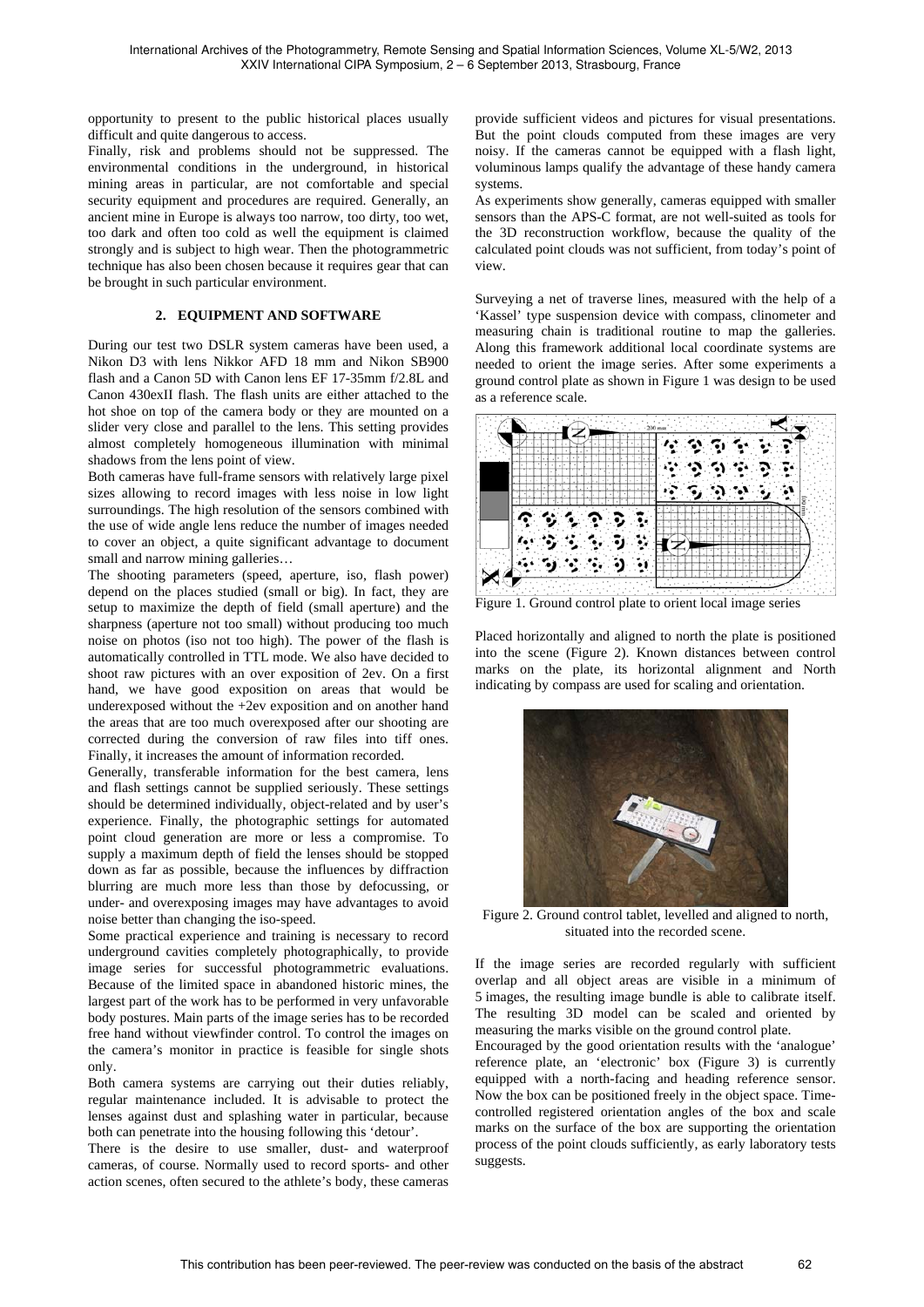

Figure 3. Ground control box prototype with north facing and heading reference sensor on a test field

To complete the different steps of our photogrammetric process, we used several software. For the photogrammetric treatment we have chosen to use Agisoft Photoscan or EOS System Photomodeler. The 3D models produced are inspected (cross section extraction, tool marks survey, volume computation, model comparison) with both commercial and opensource software: Geomagic Rapidform XOR, Technodigit 3D Reshaper, Meshlab, Cloud Compare. The 3D open source Blender software is finally used for the valorisation tests.

#### **3. FIELD TESTS**

We have chosen to develop our methodology on different excavation sites to face various underground places and cases of study:

- Sainte-Marie-aux-Mines (Haut-Rhin) : narrow galleries and tool marks.
- Melle (Deux-Sèvres): fire-setting mining technique.
- Castel-Minier (Ariège): various mining techniques and ground mill stone.
- Marigny-Brizay (Vienne): tool marks.

### **3.1 Documentation of working places of miners and galleries**

We have set up several tests to evaluate the ability of our process and photogrammetric software to produce accurate data. Some important parameters to check are the possibility to work without light in divergent limited spaces especially manhole and galleries (Figure 4) but to also survey long galleries and even an entire mine.



Figure 4. Manhole in a medieval underground

Figure 5 shows some 40 m of a medieval gallery (Patris Mine, Sainte-Marie-aux-Mines). 892 images were taken to reconstruct this part of a mine. To keep the models manageable and flexible, it is recommended to divide a whole mine in several parts with overlapping regions. In this case, the central room dug in the dyke in the centre of the mine has been used as common area between the three galleries. So, a model associated with each gallery has been produced then the global model has been reconstructed by looking for analogous points available in the centre room of each gallery model. In order to make the process of picking analogous points easier, we have placed coloured targets in the common area that can be found easily (Figure 4). Once scaled and oriented, the model is used to compute the volume of the mine. The 40 cubic meters estimated could be next compared to the volume of the rock heap still observable at the entrance of the mine to discuss about the underground parts that may not be accessible for now.



Figure 5. Point cloud generated out of 892 images to reconstruct galleries of about 40 m length.

Considering the ideal photographs used for photogrammetric purpose should be taken as parallel as possible with the surveyed surface; the recording process of a gallery is a bit tricky. In fact, the principle is to move the camera along the gallery with a sort of helical movement. The camera is always held against a surface looking the opposite side.

3D reconstructions of miners working places are further good examples to demonstrate the advantages of documentation by structure-from motion techniques. Figure 6 shows the extraction of cross sections and profile of a narrow working place at the end of a mine gallery (Gabe Gottes, Sainte-Marie-aux-Mines).



Figure 6. Mine gallery with extracted cross sections and profile

The model in figure 7 shows a piece of a gallery with extended entrance areas at the end. The gallery was excavated from both ends at the same time. One direction was excavated by firesetting. The heading in opposite direction was done by hammer and chisel. The model was calculated out of some 400 images recorded twice in both directions. EOS Photomodeler and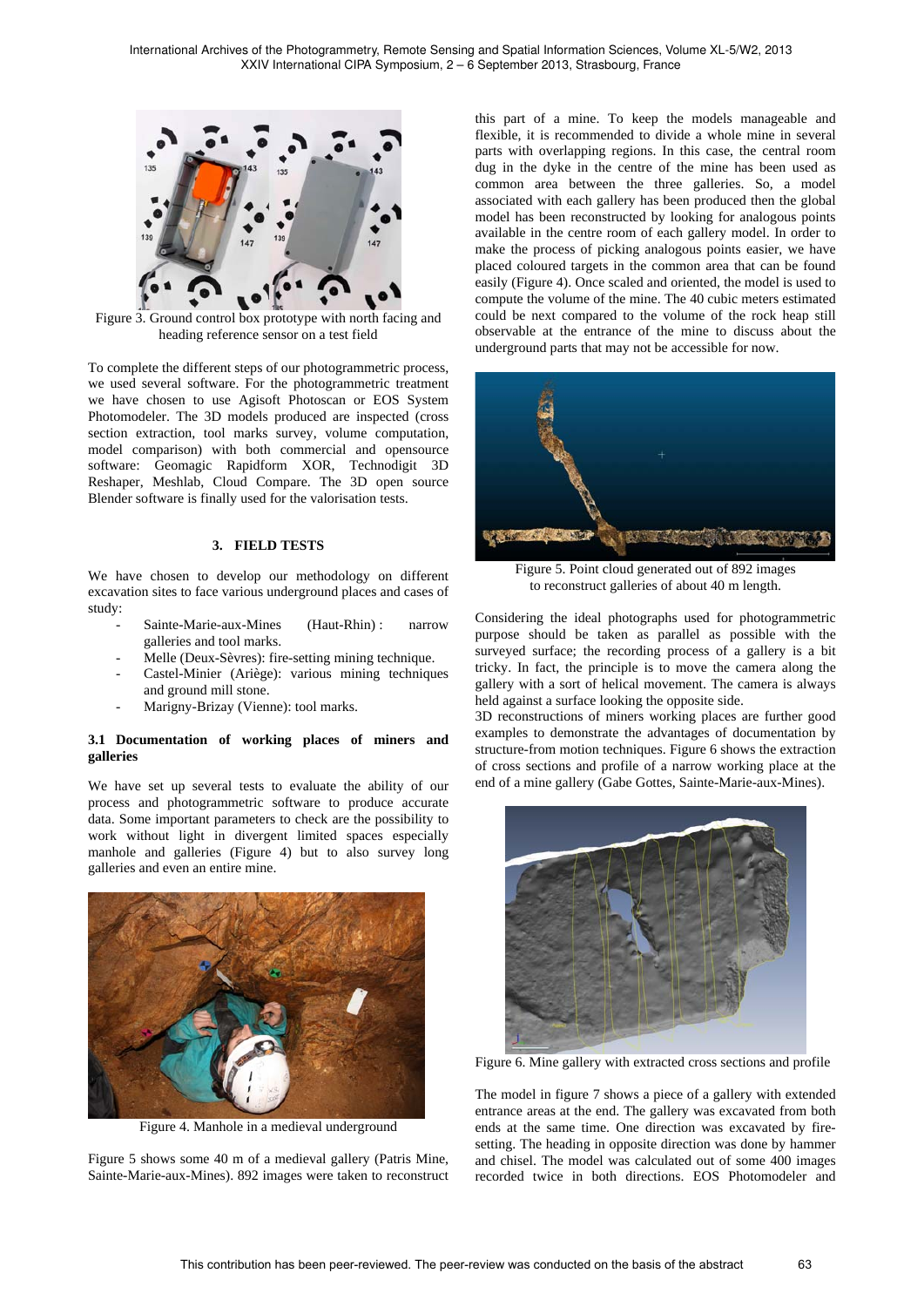Agisoft Photoscan were used, but it was not possible to combine all the images in one model automatically. About 8 identical points (4 are needed as a minimum) have to be identified in the images, a very time consuming process, because it is very difficult to identify identical points in photos of old gallery surfaces. This kind of very narrow gallery which is only 40 cm large may be a case limit for our method. But considering that a mine gallery can not be narrower, this kind of scene could be more easily treated in the future using coloured targets to help the process.



Figure 7. Gallery counter excavated from both ends by fire-setting and by hammer and chisel

#### **3.2 Studies on fire-setting**

Fire-setting is a traditional mining technique used to excavate minerals embedded in hard rock deposits in particular. This mining method was simulated as an archeometallurgical experiment at the research laboratories of the 'Mines d'argent des Rois Francs' in Melle (Deux-Sèvres) (Figure 8).

Eighteen complete fire-setting experiments were documented photogrammetrically. The first zero state has been oriented with the small ground control plate. Doing so, the eight control points surrounding the fire setting area were determined simultaneously to serve as local control points for the next steps.



Figure 8. Experimental fire-setting on the scientific platform of the 'Mines d'argent des Rois Francs' in Melle

Some 40 photos per phase were taken with a Nikon D90 and 18 mm lens. The orientation provides a coordinate residual of 2 mm on average. Each single surface model was calculated phase by phase with Agisoft Photoscan and exported for further analysis.

After each fire, the surface is cleaned by hammer and chisel. The excavated ore is weighed and its volume could be derived from its water displacement to compare it with the volume

losses calculated as a result of the photogrammetric process. The accuracy of the volume determination is less than 1 %. The volume dug during the fire-setting experiment can be visualized by different coloured areas after calculation of differences between the surface models of adjacent fires (Figure 9).



This method offers to mining archaeologists a way to have a better understanding of the fire-setting technique. From now, they can compare the result of a fire-setting with the size and the place of the experimental pyre.

#### **3.3 Reconstruction of tool marks**

The analysis of tool marks provides valuable information about the used tools and techniques as well as the skills and knowledge of the miners (Adlung and Stassburger, 2009; Pierre and Weber, 2011). The tool marks can tell us the quality of the used tools, the chosen working directions and the knowledge available to interpret the geological properties of the rock. Furthermore, tool marks show tracks of right-handed and/or left-handed work as well as hints on unskilled forces or even if children were employed. In some cases, the amount of the daily work can be read off. The length and the depth of the tool marks, the distance between them and their relative angle are some parameter of interest to characterize their tracks.

It must be noted that depth of tool marks is usually of a few millimeter only. The shooting direction shall point perpendicular at the rock face. The flashlight is mounted on the camera body on top or sideward and angled parallel to the lens to avoid shadows as good as possible. Reflections on top of the rock surface, caused by water e.g., are 'empty areas' like shadows and these cannot be evaluated satisfactorily. Practical image scales are 1:30 - 1:50. Recording the images the camera should be moved parallel to the surface with 90% overlap in both directions. Regarding the relatively small size of the tool mark areas, series of some 50 images can cover the area of interest sufficiently. To scale the model, some distances have to be measured between marked tie points.

Agisoft Photoscan is used to calculate the surface model. To optimize the process of surface generation to not dissolve the tool marks the quality parameter of Photoscan is set to 'ultra high'. The result is exported for further treatments. Figure 10 shows a rendered scene of a wall model in a medieval underground network (Marigny-Brizay, Vienne) to analyze the tool marks.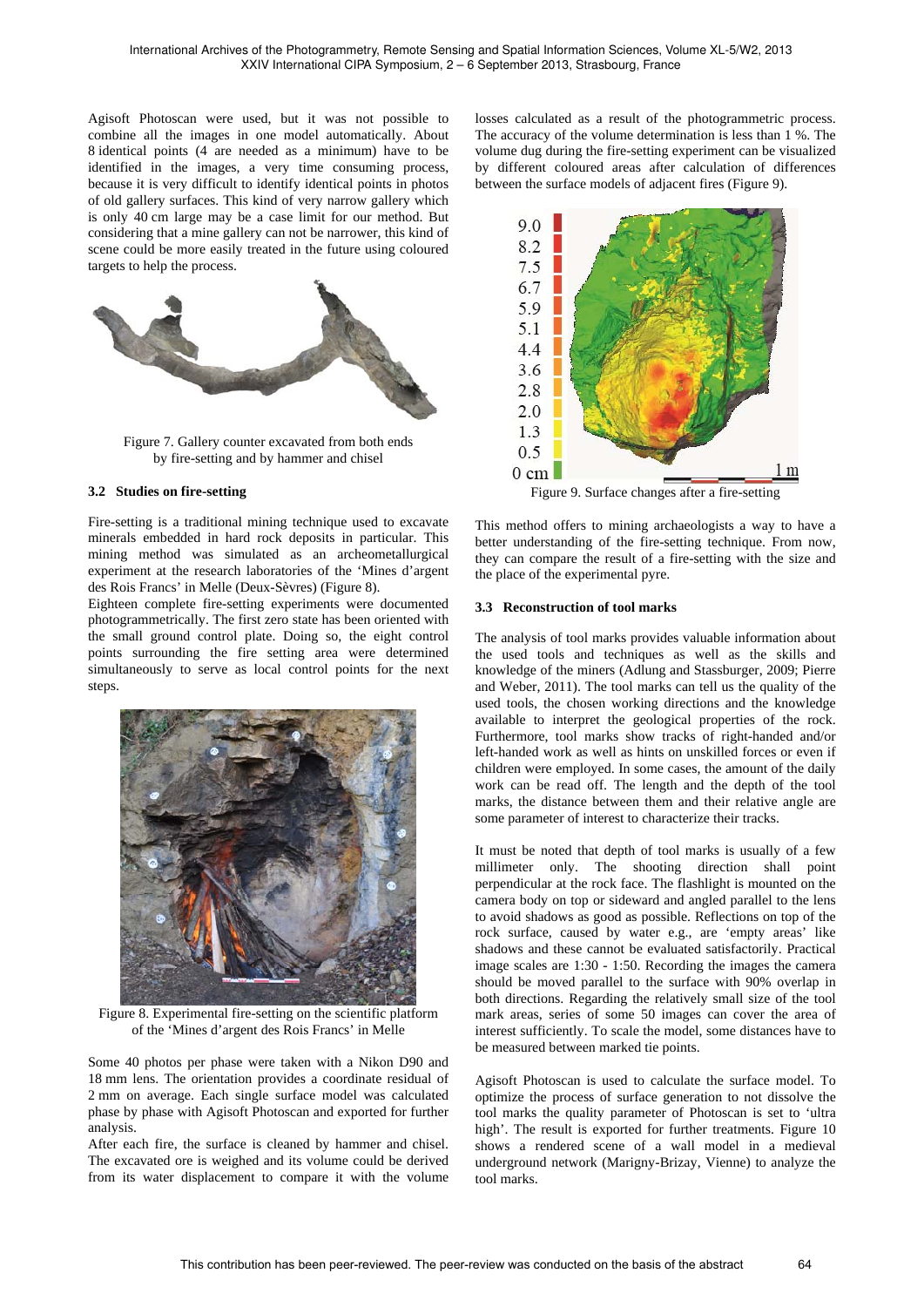

Figure 10. Wall model to analyze tool marks with different virtual light conditions

The models are imported into software suites like Rapidform XOR and Technodigit 3D Reshaper to handle point clouds and meshes. Both software allow to remove the surface texture that could disturb the observations. They also offer functions to illuminate the surface by changing light directions. These functions are used to highlight the tool marks graphically and to plot them manually. Changing the artificial light conditions increases the visibility to survey other marks as it could be done on the field using low angle flash illumination (Figure 10). But in our case, the process can be done in an almost exhaustive way in the lab with the 3D model. Finally the tool marks are vectorized and are available for further analysis (Figure 11A).



Figure 11. Manually mapped tool marks on surface without texture (A.) and Meshlab's radiance scaling lit sphere operator to emphasis tool marks (B.)

Based on the 3D reconstruction of tool mark's micro topography, some tests with rendering algorithms were done to illuminate the surface artificially and to create preconditions to extract tool marks automatically. Best results were achieved until now by a radiance scaling shader (Vergne et al., 2010), included in the open source software Meshlab. Figure 11B shows some effects of the shader with the lit sphere display mode: the tool marks contrast clearly with their surroundings.

#### **3.4 Reconstruction of an ore mill**

During excavations on a medieval smeltery (Castel-Minier, Ariège) numerous millstones in different conditions were discovered (Figure 12). In order to reconstruct a mill for ore crushing experiments, a typical millstone should be reconstructed first.

The surface of the millstone can be treated comparable to the surfaces of rocks with tool marks. The grooves (so called furrows) of a worn or weathered millstone are the tool marks in this case.



Figure 12. Mill stone on the archaeological site

The millstone was recorded in parts by photos taken with some 80 % overlap and an image scale of 1:20. Figure 13 (left) shows the 3D model of the runner stone of a medieval ore mill.

The photogrammetric process provides a meshed model of the millstone surface, to be used for further geometrically analyses (Figure 13 right).



Figure 13. 3D model (left) and geometrical analyses (right) of the mill stone

The model could be analyzed and vectorized by 3D Reshaper and finalized with AutoCad 2011 Civil (Figure 14). This model has to be discussed with a stone mason now, to build up a millstone in a 1:1 scale as part of a reconstructed medieval ore mill.